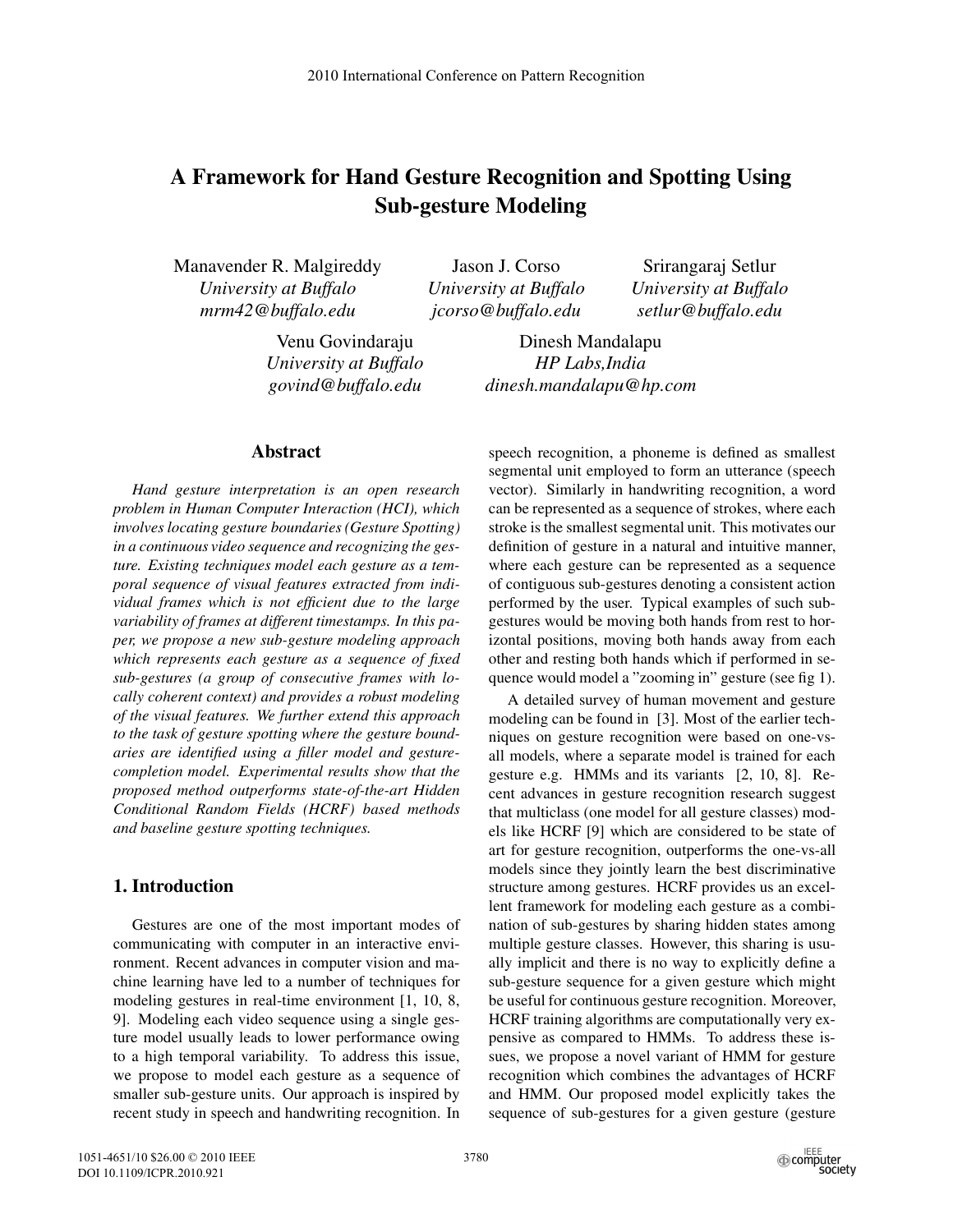grammar) and uses it to learn a model for each gesture. This provides us greater flexibility in modeling gestures as the observations (image features) are used to model a smaller sequence of actions (sub-gestures) as compared to a larger sequence (gesture) in the previous methods. Moreover, it also provides a simple framework for explicit sub-gesture modeling and is computationally efficient. Also, the proposed approach does not require exact segmentation of actions in a gesture.

The second advantage of our proposed approach is that it can be easily extended to other gesture related tasks such as gesture spotting. Gesture spotting is an alternative technique to gesture recognition in real time scenarios, where the goal is to locate the gesture boundaries (start and end of a gesture) as well as gesture label [7, 6, 4, 1, 5]. Most of the spotting frameworks rely on learning a threshold or using heuristic rules to detect the start and end frames of a gesture. Our proposed framework addresses this limitation by using a combination of filler model and gesture-completion model to locate gesture boundaries in a probabilistic framework.

## **2. Proposed Approach**

#### **2.1. Gesture Recognition Framework**

The task of gesture recognition is to find the maximum likelihood gesture model corresponding to the input video sequence:  $\arg \max_i p(V|\lambda_i)$  where  $\lambda_i$  is the model for  $i^{th}$  gesture and V is the video of N frames. Let  $\phi = {\phi_1, \phi_2, ..., \phi_Q}$  be a set of Q sub-gesture models. Every gesture model in the vocabulary is composed of some sequence of the above mentioned sub-gesture models i.e  $\lambda_i = \phi_{S1}\phi_{S2}...\phi_{SK}$  where each  $\phi_{Sj} \in \phi$ and  $k \geq 1$ . The above sequence of sub-gestures in a gesture is known as gesture grammar and is provided by the user. Figure 1 shows an example of zoomin gesture and the corresponding sub-gesture sequence





Let  $S$  be the segmentation of the video  $V$  such that the frames are divided into  $k$  continuous segments and

the probability  $p(V|\lambda_i) = \prod_{i=1}^k p(S_i|\phi_{Si})$  is maxi-<br>mized k is fixed for a given gesture model  $\lambda_i$  and mized.  $k$  is fixed for a given gesture model  $\lambda_i$  and  $p(S_i | \phi_{Si})$  is the probability of segment  $S_i$  given the sub-gesture model  $\phi_{Si}$ . Such a segmentation S can be found using viterbi decoding. Each sub-gesture model is a left-right HMM and parameter estimation of the sub-gesture models uses similar algorithm to Baum-Welch.

- Initialize the sub-gesture models parameters with the global mean and variance of the data.
- Repeat the following for each of the training video.
- Find  $\arg \max_{S} \prod_{i=1}^{k} p(S_i | \phi_{Si})$  given the gesture.
- Update the parameters of the each sub-gesture model  $\phi_{Si}$  given the segment  $S_i$ .

Once the sub-gesture models are learned, construct the gesture models by joining in sequence the sub-gesture models corresponding to a gesture.

## **2.2. Gesture Spotting Framework**

Gesture recognition framework described previously assumes that all the frames in a video belong to a single gesture and the task is to find this gesture. This assumption doesn't hold true in real-time applications, where a continuous stream of video can consist of zero or more gestures. Gesture spotting extends the gesture recognition framework by removing this assumption and defines a video V to consist of p gestures, where  $p \geq 0$ . The task of gesture spotting framework is to find the boundaries of these  $p$  gestures i.e to calculate the pairs  $\langle s_j \rangle \langle s_j \rangle$   $\forall j$  such that  $1 \leq j \leq p$ , where  $s_j$  and  $e_j$  represent the start and end frames of the gesture  $j$ respectively.

We solve this problem by building two types of models (filler and gesture-completion) for spotting gestures in a video. The primary motivation here is that motions between gestures can be intuitively thought as some random sequence of sub-gesture and can be modeled using the filler model. In a continuous sequence of frames, if we know that the current frame is the end of a gesture, then *either* all the frames till the current frame belong to the gesture just completed *or* initial few frames belong to a random sequence of sub-gestures and rest of the frames denote a gesture. These two possibilities are modeled by a gesture-completion model by allowing a filler model before a gesture model. A filler model is constructed by joining all the sub-gesture models as follows:

• The observation densities of states remain the same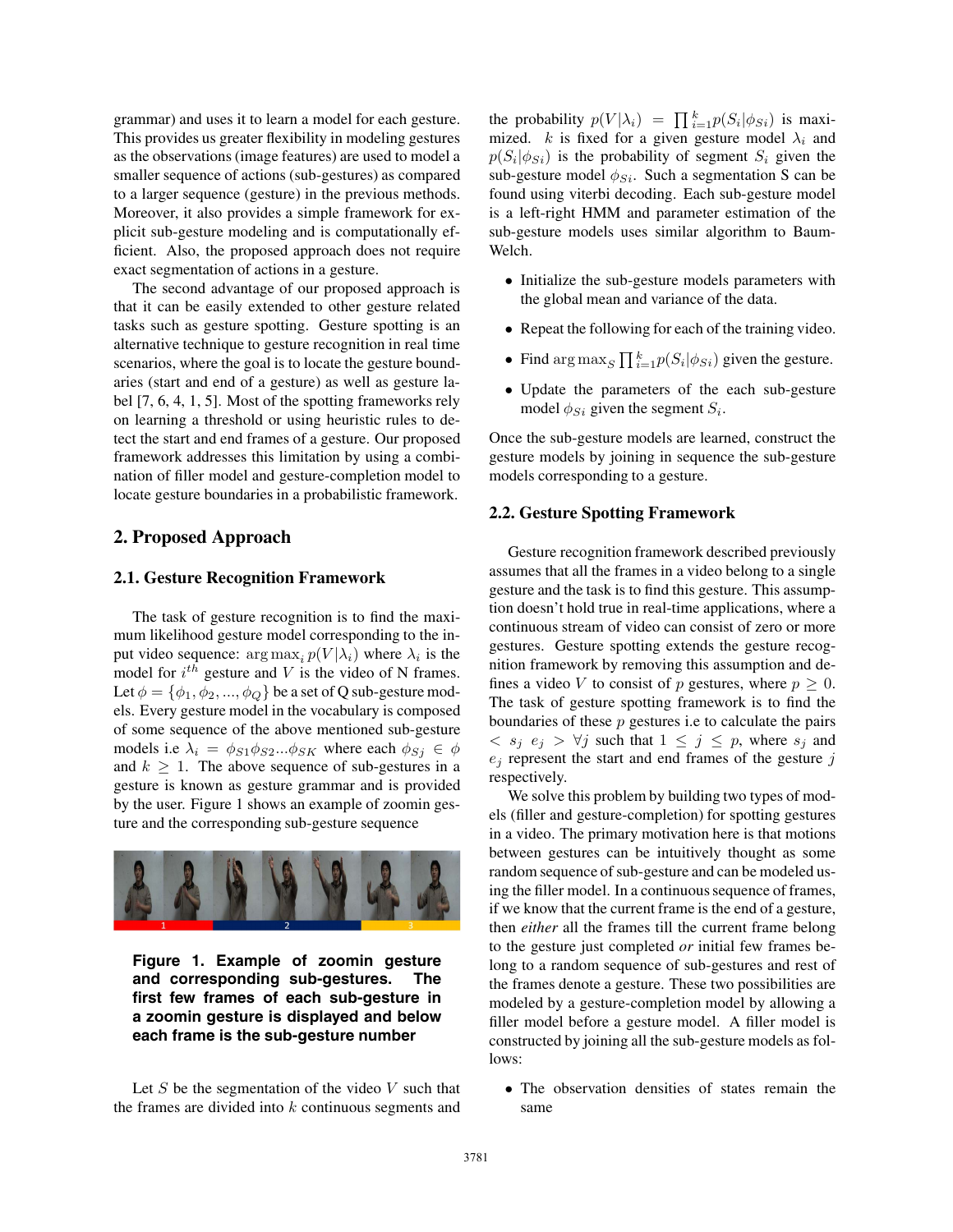• The transition probability from entry state  $(S)$  of filler model to entry state of sub-gesture models or exit state  $(E)$  of filler model is equally likely

$$
a_{1j} = \frac{1}{Q+1}
$$
 (1)  
 $\forall j \in$  entry state of sub-gesture models and exit

state of filler model. Q is the total number of subgestures.

• The transition probability from exit state of subgesture model to entry state of filler model is 1 (i.e The filler models exit state can only be reached from the entry state of filler model)

Gesture-completion model is constructed similar to the filler model with the only exception that in this case, we add a gesture model (every gesture will have a gesturecompletion model) between the start state and exit state of the filler model. Figure 2 shows an example of filler and gesture-completion model in which  $S$  and  $E$  are the start and exit states of the models respectively.



**Figure 2. Spotting models (left) filler model (Right) gesture-completion model**

Let  $p(f_m...f_n|\lambda_{FM})$  be the probability of frames<br>to *n* belonging to filler model  $\lambda_{FM}$ . Let m to n belonging to filler model  $\lambda_{FM}$ .  $p(f_m...f_n | \lambda_{GCM_i})$  be the probability of frames m to n belonging to  $i^{th}$  gesture-completion model  $\lambda_{GCM_i}$ . The pairs  $\langle s_i | e_j \rangle$  can be found in real time using algorithm 1

# **3. Experiments and Results**

We define five hand gestures for our experiments (see fig 3). Green arrows in the figure shows the motion of hands while performing a gesture. For every two consecutive frames optical flow is extracted and an eight bin histogram is created based on the flow direction. These histograms are used as features in our experiments. Each sub-gesture model is a left-right HMM with eight hidden states and Gaussian densities are used as observations. The number of hidden states used in HCRF model is twelve with window size two. The number of hidden states for the HMM and HCRF models are set by minimizing the error on training data.

| Algorithm 1 pseudo code for gesture spotting                                                                                                                               |  |  |  |  |
|----------------------------------------------------------------------------------------------------------------------------------------------------------------------------|--|--|--|--|
| $m \leftarrow 1$ ;                                                                                                                                                         |  |  |  |  |
| $n \leftarrow 0$                                                                                                                                                           |  |  |  |  |
| repeat                                                                                                                                                                     |  |  |  |  |
| Get next frame:                                                                                                                                                            |  |  |  |  |
| $n \leftarrow n+1$ ;                                                                                                                                                       |  |  |  |  |
| if $p(f_mf_n \lambda_{FM}) \leq \max_i p(f_mf_n \lambda_{GCM_i})$                                                                                                          |  |  |  |  |
| then                                                                                                                                                                       |  |  |  |  |
| $e \leftarrow n$ ; {e is the end frame of a gesture}<br>find start frame s of a gesture by backtracking<br>viterbi path in gesture-completion model;<br>$m \leftarrow n$ ; |  |  |  |  |
| else<br>continue;                                                                                                                                                          |  |  |  |  |
| end if                                                                                                                                                                     |  |  |  |  |
| <b>until</b> all frames are processed                                                                                                                                      |  |  |  |  |

**Table 1. Recognition results (% accuracy)**

| Model           | Fold 1 | Fold 2 | Fold 3 | Fold 4 |
|-----------------|--------|--------|--------|--------|
| Proposed Method | 87.27  | 80.00  | 83.64  | 80.00  |
| <b>HCRF</b>     | 73.63  | 77.27  | 72.72  | 72.72  |
| <b>HMM</b>      | 51.82  | 44.55  | 51.82  | 49.09  |

#### **3.1 Gesture Recognition**

Our experiments were conducted on a dataset of five gestures (point (PT), zoomin (ZI), translate (TR), zoomout (ZO) and rotate (RT) ) collected from 11 users. The performance of our gesture recognition method is evaluated on a four fold cross validation using 165 videos for training and 110 videos in testing in each fold. As shown in Table 1, our proposed method outperforms both HCRF and conventional HMM based recognition systems.

## **3.2 Gesture Spotting**

Spotting framework is evaluated on two datasets each having four folds created from the recognition dataset. Each fold of spotting dataset is created from corresponding fold of recognition dataset. Each fold has 60 videos for every user. Out of 60 videos of each user, 20 videos are created by randomly selecting and concatenating 3 videos from recognition dataset, 20 videos are created by randomly selecting 5 videos and rest 20 by selecting 7 videos. That yields a total of 660 videos and 3300 gestures for each fold. Dataset-2 is created in a similar manner, but inserting random frames between gestures. The proposed technique is compared with baseline method proposed by Lee and Kim in [7]. Both spotting techniques are evaluated using a com-